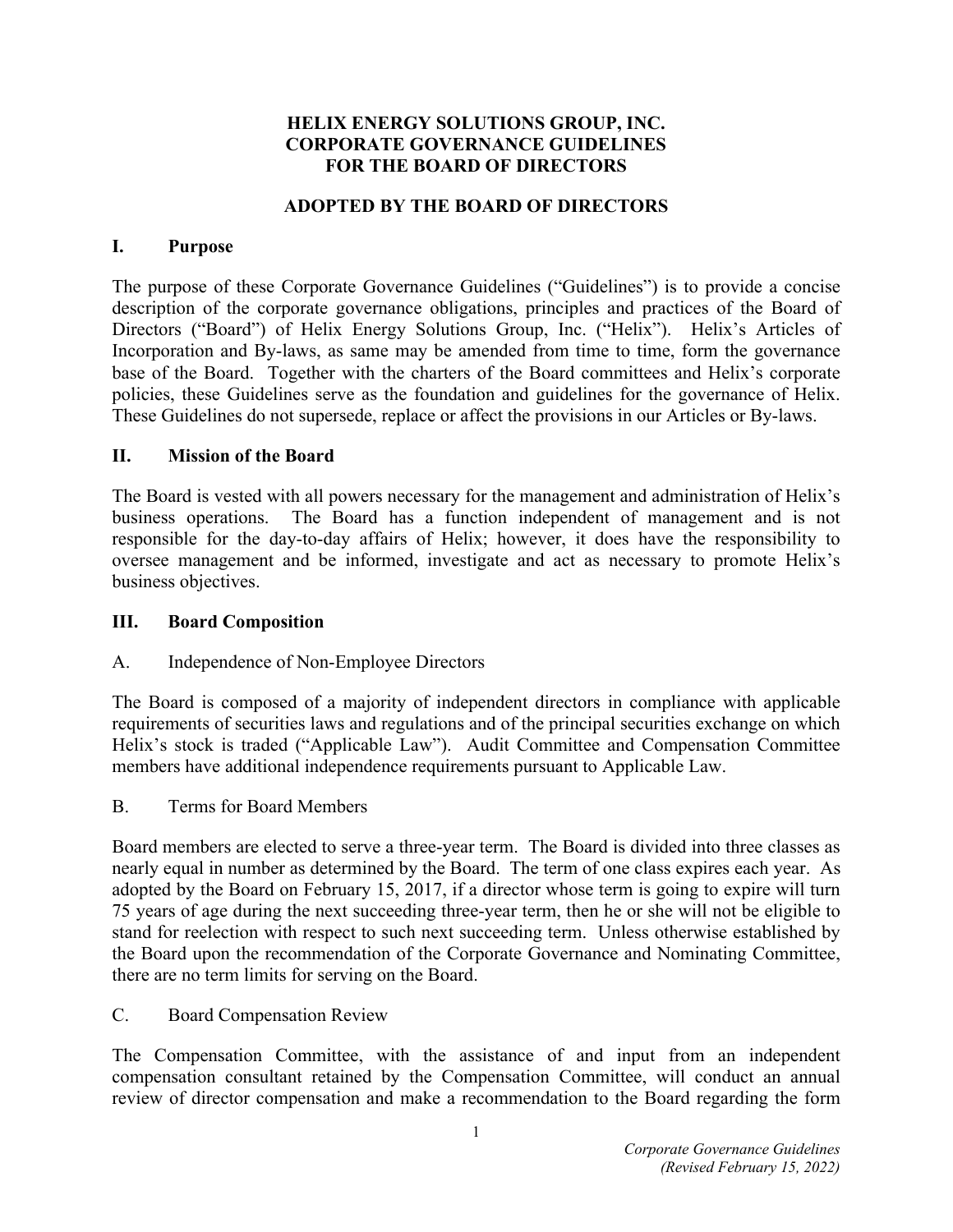and amount of director compensation. Any changes in compensation will be determined and implemented by the Board. Directors who are employees of Helix shall not receive any additional compensation for service on the Board.

D. Other Board Memberships

A director may not serve on the boards of more than four public companies other than Helix or, if the director is the CEO of Helix or the CEO or equivalent of another public company, on the boards of more than two public companies other than Helix.

The Board expects any director who wishes to accept an invitation to serve on the board of any other for-profit company to first disclose the invitation to the Board. The Corporate Governance and Nominating Committee will then review whether a directorship at the other company would create the potential for a conflict of interest and, if so, determine whether it is feasible to establish procedures (including recusal from certain Board discussions) to address the conflict in an appropriate manner. The Board will consider, based upon the recommendation of the Corporate Governance and Nominating Committee, whether the director may accept or should decline the invitation.

E. Change in Director's Other Responsibilities

The Board expects any director who has a material change in his or her employment or other circumstances to offer his or her resignation from the Board to the Chair of the Corporate Governance and Nominating Committee. While resignation may not be appropriate in all the foregoing instances, the Board believes that it would be desirable at that time to consider, based upon the recommendation of the Corporate Governance and Nominating Committee, the appropriateness of the director's continued service. If the director in question is the Chair of that Committee, the Chair of the Board will perform his or her role.

F. Lead Independent Director

If the offices of Chairman of the Board and CEO are held by the same person, the independent members of the Board shall, pursuant to the Lead Director Charter, on an annual basis elect an independent director to serve in a lead capacity.

# **IV. Selection of the Board**

# A. Board and Shareholder Responsibilities

Directors are elected from those persons properly nominated to stand for election at the annual or special meeting. The Board has delegated the nomination process to the Corporate Governance and Nominating Committee, which has the authority to identify and nominate candidates for vacancies on the Board. Corporate Governance and Nominating Committee members are appointed annually by the Board and may be removed by majority vote of the Board.

# B. Board Membership Criteria

The Corporate Governance and Nominating Committee reviews the skills and characteristics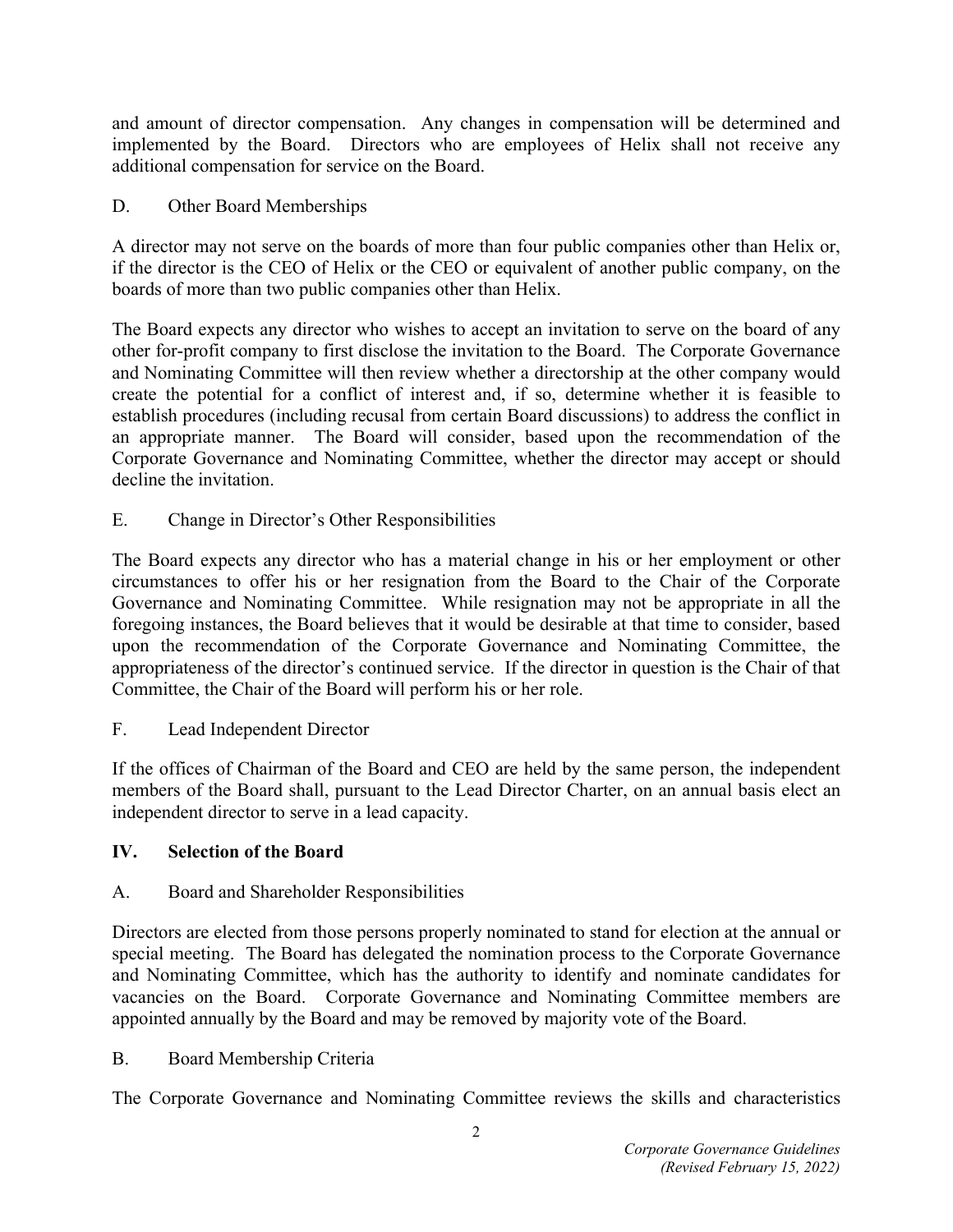required of Board members in light of the current composition of the Board. The assessment includes issues such as knowledge of the industry, finance, accounting and other knowledge needed on the Board. Although the Board does not have a formal policy on diversity in connection with the selection of its membership, the Board defines diversity expansively and has determined that it is desirable for the Board to have to include diverse viewpoints, professional experiences, backgrounds (including gender, race, ethnicity and educational backgrounds) and skills, with the principal qualification of a director being the ability to act effectively on behalf of Helix shareholders.

C. Nomination of New Directors

The Corporate Governance and Nominating Committee generates a list of possible candidates for nomination to the Board. The Corporate Governance and Nominating Committee considers possible candidates suggested by members of the Board, shareholders, or senior management. In addition to submitting suggested nominees to the Corporate Governance and Nominating Committee, a shareholder may nominate a person for election as a director at Helix's annual meeting or at a special meeting provided the shareholder follows the procedures specified in the By-laws.

- D. Director Resignation Policy
	- (a) Directors are elected by a plurality of the votes of the shareholders of Helix present or represented by proxy at the annual or special meeting of shareholders. However, any nominee for director who receives a greater number of "withhold authority" votes for his or her election than votes "for" election (a "Majority Withheld Vote") in an uncontested election shall promptly tender an offer of his or her resignation following certification of the shareholder vote for that election.
	- (b) The Corporate Governance and Nominating Committee shall consider the resignation offer and recommend to the Board whether to accept it or pursue another action. The Board will act on the Corporate Governance and Nominating Committee's recommendation within 90 days following certification of the shareholder vote. The Corporate Governance and Nominating Committee and the Board will evaluate any tendered resignation in the best interest of Helix and its shareholders, and may consider any factors they deem relevant in that evaluation. When deciding the actions to take, the Board can accept or turn down the offer of resignation, or decide to pursue another action, such as the following:
		- defer acceptance of the resignation until the vacancy can be filled by the Board in accordance with these Guidelines; or
		- defer acceptance of the resignation if the director can cure the underlying cause of the Majority Withheld Vote within a specified period of time (for example, if the "withhold authority" votes were due to service on another board, by resigning from that board).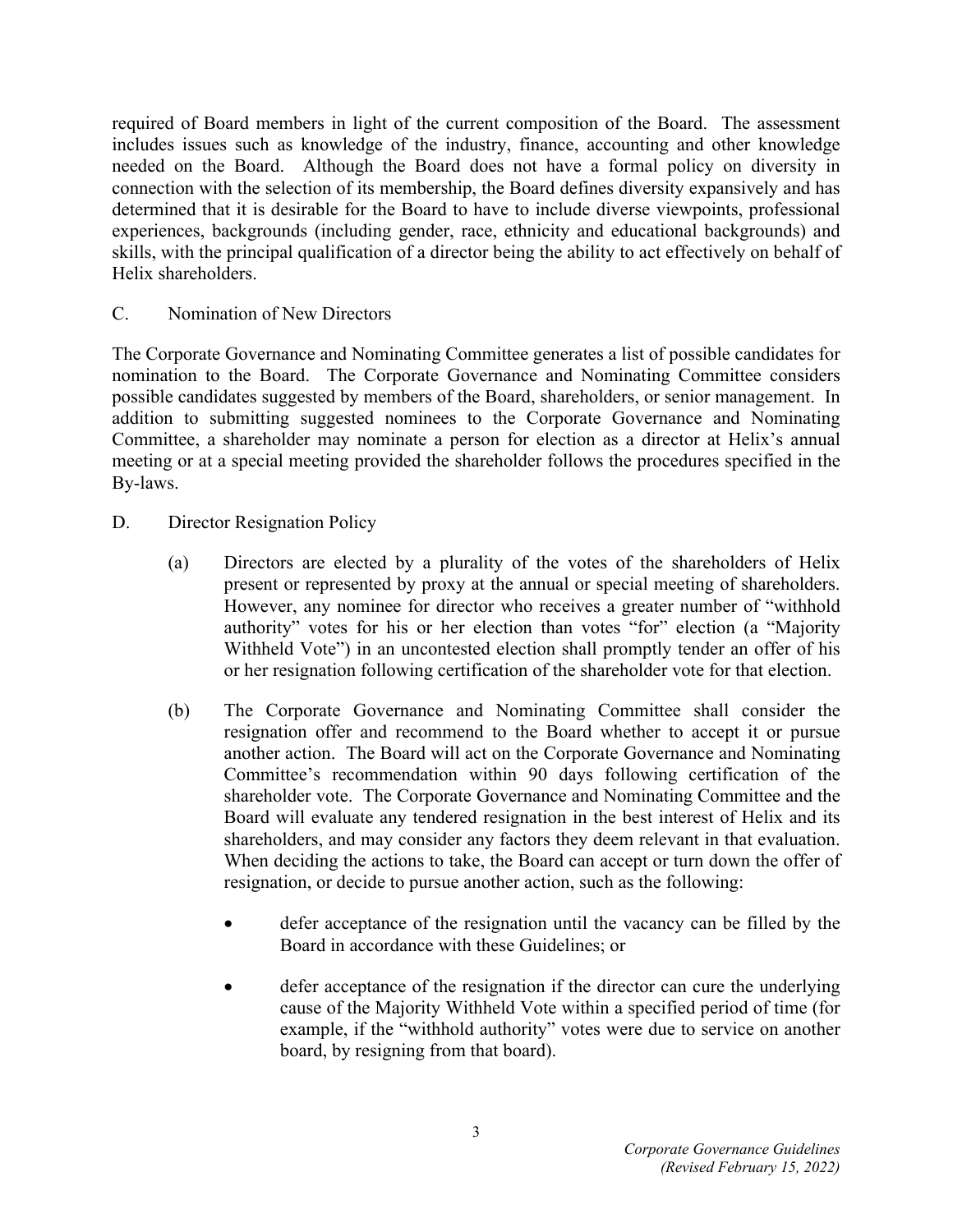Any director who tenders his or her resignation pursuant to this policy shall not participate in any discussions with, or actions by, either the Corporate Governance and Nominating Committee or the Board with respect to accepting or rejecting the offered resignation.

However, if enough members of the Corporate Governance and Nominating Committee received a Majority Withheld Vote at the same election, so that a quorum of that Committee cannot be attained, then the independent directors who did not receive a Majority Withheld Vote shall appoint a committee amongst themselves to consider the resignation offers and recommend to the Board whether to accept them.

If the only directors who did not receive a Majority Withheld Vote in the same election constitute three or fewer directors, all directors may participate in the action regarding whether to accept the resignation offers (except that no director will vote to accept or turn down his or her own resignation offer).

- (c) The Board will disclose its decision whether to accept the director's resignation offer (and the reasons for rejecting the resignation offer or pursuing other action, if applicable) in a current report on Form 8-K within four business days of the decision.
- (d) For the purposes of this resignation policy, an "uncontested election" means any election of directors where the number of nominees for election is fewer than or equal to the number of directors to be elected.
- E. Board Vacancies

If the Board has a vacancy due to death, disability, disqualification, removal, or resignation, the Board shall fill the vacancy by electing by majority vote a replacement director from a list of nominees provided by the Corporate Governance and Nominating Committee. No replacement is required for vacancies if the remaining term is less than six months.

F. Composition Requirements of Committees of the Board

As set forth in their respective committee charters, the Corporate Governance and Nominating Committee and the Compensation Committee must each have no fewer than three members, all of whom shall meet the applicable independence requirements of Applicable Law. As set forth in its committee charter, the Audit Committee must have no fewer than three members, all of whom shall be financially literate and shall meet the applicable independence requirements of Applicable Law, and at least one of whom shall be an audit committee financial expert.

# **V. Authority and Responsibilities of the Board**

A. Board Responsibilities and Functions

Board members are responsible for the oversight of management of the company and must exercise their business judgment on an informed basis, in good faith, and with the honest belief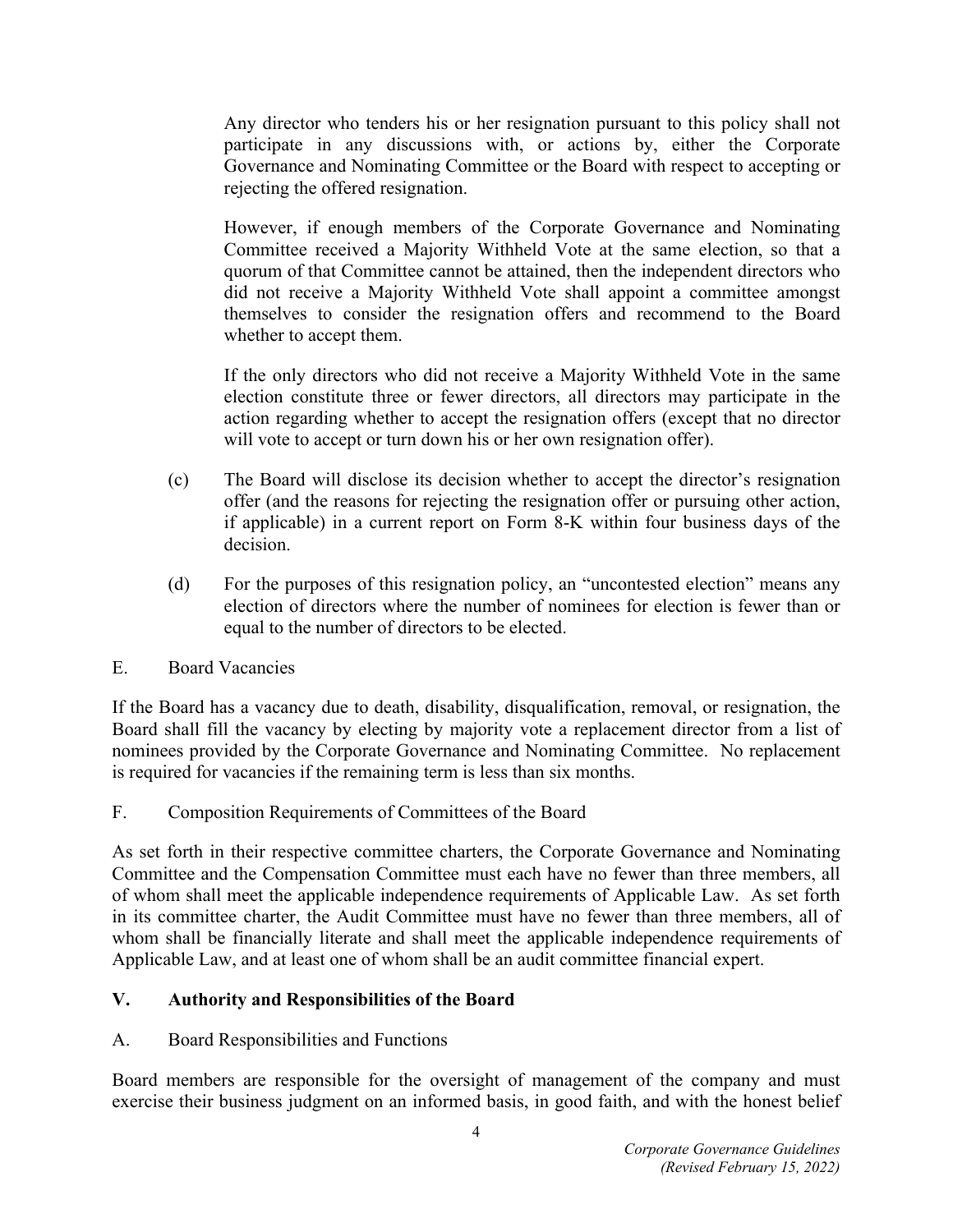that the action taken will serve the interests of Helix and its shareholders. Board members are expected to:

- Make every reasonable effort to attend Board and Committee Meetings;
- participate effectively in all Board and Committee deliberations;
- observe strict confidentiality of all matters presented to the Board and/or Board Committees;
- raise possible conflict of interest and independence issues to the Corporate Governance and Nominating Committee for prompt resolution; and
- act in the interests of Helix and its shareholders, consistent with their duty.

# B. Code of Conduct

Board members are expected to comply with the Helix Energy Solutions Group, Inc. Code of Business Conduct and Ethics (the "Code"). The Code was adopted by the Board to reflect its commitment to high standards of ethical and business conduct. Each director should become familiar with and abide by the specific ethical standards set forth in the Code, as well as any interpretations and procedures issued thereunder. Board members are encouraged to consult with the Helix General Counsel if there is any doubt as to whether a particular transaction or course of conduct complies with or is subject to the Code.

C. Interaction with Interested Groups and the Media

If public comment from Helix is appropriate, these comments should, in most circumstances, come from the appropriate member of Helix's senior management. Board members should not disclose Board information to the public and should observe Helix's confidentiality guidelines as well as comply with Regulation FD. Sensitive, non-public policy and proprietary information should not to be disclosed to any third party, including the media. These types of information may include Helix financial information, proposed mergers and acquisitions, and other significant changes in assets, changes in directors or senior management, events regarding Helix's securities, legal proceedings and investigations in progress, and deliberations and contemplated actions of the Board. If the media contacts a Board member, in most circumstances, the Board member should refer the inquiry to the CFO and/or General Counsel of Helix.

D. Assessing the Board's Performance

Annually, Board members conduct a self-assessment process that is used to prepare a report on the performance of the Board and its committees to the Board.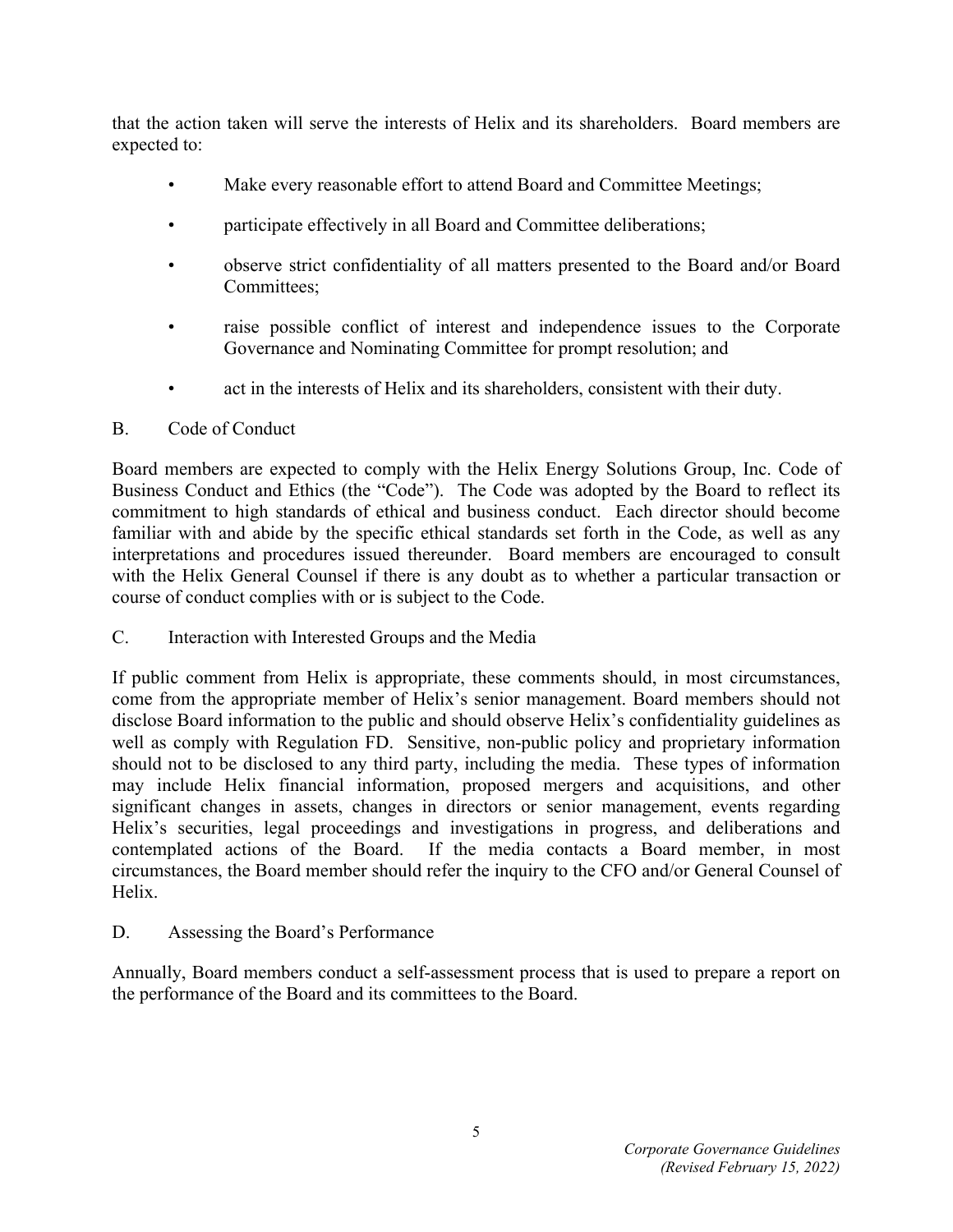# **VI. Operation of the Board**

# A. Board Meeting Order

The Chairman of the Board, such chairmanship to be determined by the Board, establishes the rules of order and procedure of the meeting to ensure the meeting is conducted in an orderly fashion. The Chairman also controls the order of issues to be presented to the Board. The Chairman retains the right, if necessary, to rule out of order any remarks or discussion. The Chairman may make additional meeting rules as appropriate or advisable.

# B. Attendance and Participation

Board members should make every reasonable effort to attend and participate regularly in Board and Committee meetings consistent with the general standards and governance needs of Helix. Pursuant to the SEC Proxy Rules, Board members who attend fewer than 75% of the Board meetings and applicable Committee meetings will be noted as such in the annual proxy statement.

C. Selection of Agenda Items and Board Meeting Materials

The Chairman, with input from senior management, and upon the advice and approval of the Lead Director appointed pursuant to the Lead Director Charter, if applicable, will establish an agenda for each Board meeting. Each Board member is free to suggest the inclusion of items on the Board meeting agenda. Board members are requested to provide suggested agenda items to the Corporate Secretary three weeks in advance of the Board meeting. Board materials will be distributed to the Board sufficiently in advance of the Board meeting.

D. Board Presentations by Management

Board meetings generally include presentations by members of management to give such members of management exposure to the Board and to assist the Board in exercising its business judgment.

E. Shareholder Communication with Directors

Shareholders may communicate to the Board by sending correspondence to the Corporate Secretary who forwards all correspondence to the appropriate Board member. In accordance with SEC Rules and the Sarbanes-Oxley Act of 2002, concerns relating to accounting, internal controls or auditing matters are immediately brought to the attention of Helix's internal audit department and General Counsel. Such concerns are handled in accordance with procedures established by the Audit Committee with respect to such matters.

F. Executive Sessions of Board

The Board shall have regular separate meetings of the independent directors ("executive sessions") in conjunction with scheduled Board meetings. The Chairman of the Board if such role is not held by the CEO, or the Lead Director if the offices of Chairman of the Board and Chief Executive Officer are held by the same person, shall preside over each executive session,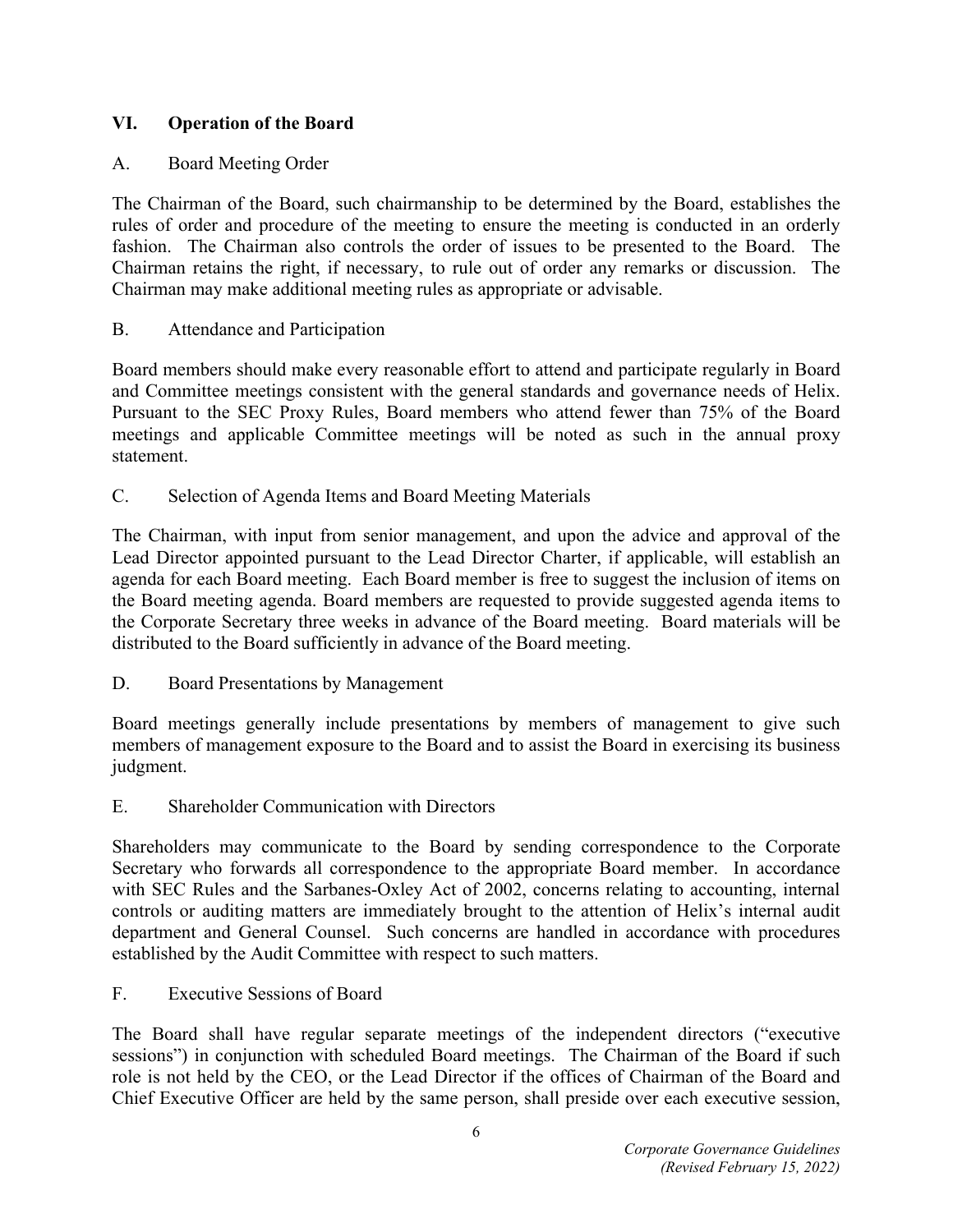and shall report to the CEO and Corporate Secretary any actions taken during an executive session.

G. Committees of the Board

Committees are appointed by the Board to facilitate and assist in the execution of the Board's responsibilities. Helix's Board Committees include, at a minimum, Audit, Compensation, and Corporate Governance and Nominating Committees.

H. Assignment of Committee Members

The Board reviews and approves the members of the Board Committees, as recommended by the Corporate Governance and Nominating Committee, on an annual basis. Board members may indicate their Committee preference; however, the selection process will be subject to the compositional requirements for the Committees and to the Board's view as to the most appropriate persons to serve on the Committee, taking into account all factors that it deems relevant including any independence and other criteria required by Applicable Law and/or the Board.

I. Operation of Committees

The Committees operate in accordance with Applicable Law and their respective charters, as adopted and amended from time to time by the Board. The Committee Chair establishes the rules of order and procedure of the meeting to ensure the meeting is conducted in an orderly fashion. The Committee Chair controls the meeting agenda and the order of issues to be presented to the Board. The Committee Chair retains the right, if necessary, to rule out of order any remarks or discussion that does not comply with Committee procedures. The Committee Chair may make additional meeting rules as appropriate or advisable.

J. Selection of Committee Agenda and Committee Materials

The Chair of each Board Committee, with input from appropriate members of senior management, will establish a meeting agenda for each Committee. Each Committee member is free to suggest the inclusion of items on the agenda. Committee members are requested to provide suggested agenda items to the Corporate Secretary in advance of the Committee meeting in sufficient time for preparation of the requested materials for the Committee meeting. Committee materials will be distributed sufficiently in advance of the Committee meeting.

K. Executive Sessions of Committees

The Committee Chairs will have separate meetings without management present ("executive committee sessions") at regularly scheduled Committee meetings as each such Committee deems necessary. In addition to executive committee sessions, the Audit Committee may have separate meetings with management, the independent auditors, and other third parties as deemed necessary. The Committee Chair will communicate to the Chairman of the Board and CEO (if not also the Chairman of the Board) any messages or directives approved in executive sessions.